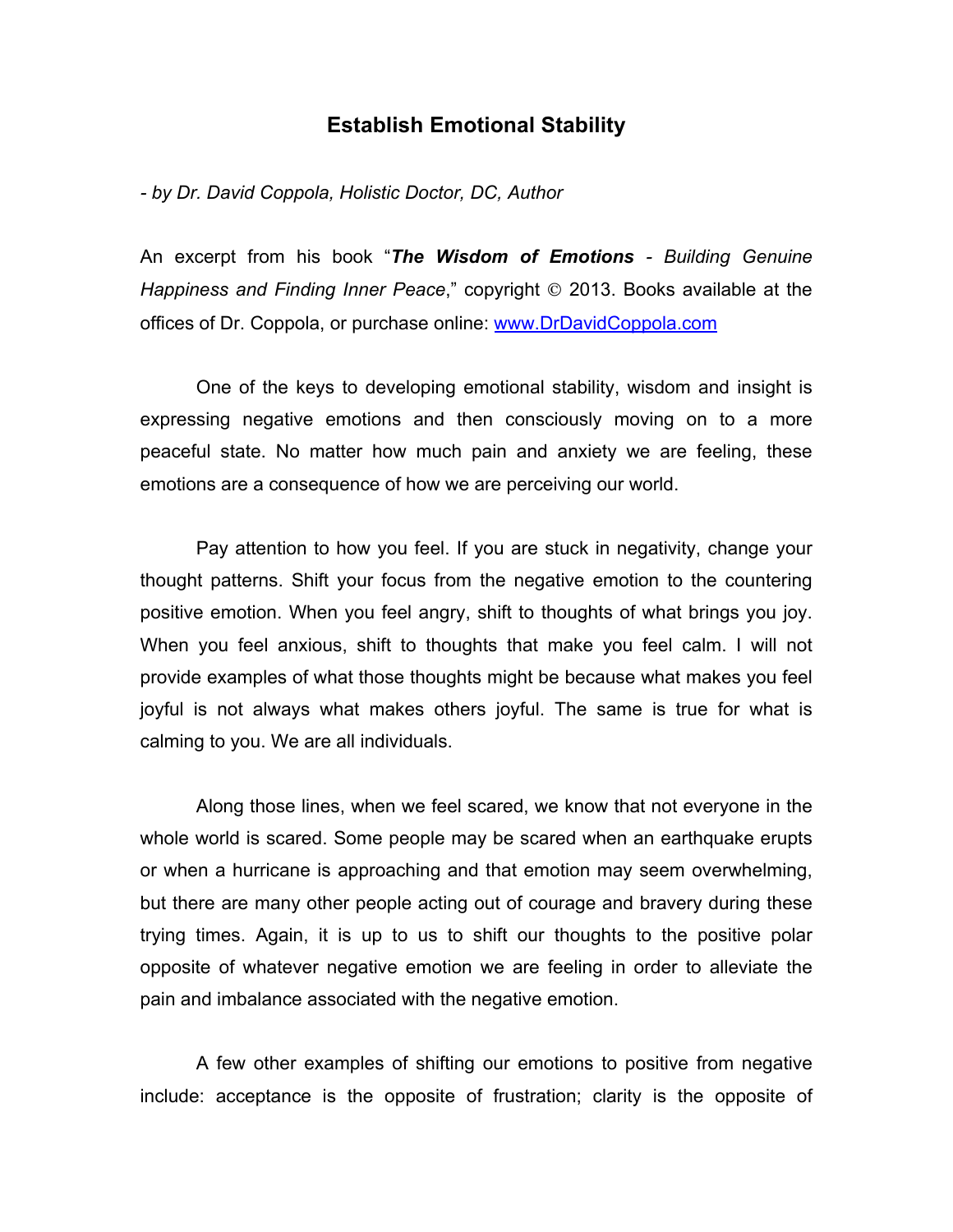confused; and flexible is the opposite of stubborn. Think about some situations that would help bring you out of negative emotion. What are you more accepting of in your life when frustration abounds? What are you very clear of as far as direction in your life when you get confused? And how can you be more flexible when you realize you are being stubborn?

As we take responsibility for our emotional stability we will find that we are increasingly able to shift to thoughts of things, people or events that make us happy. As we continue on this path, we will start to embrace a belief system that builds genuine happiness. While we work to find the good in every situation and shift from negative to positive emotional states, it is important to remember that we live within relationships—spouses, parents, children, siblings, friends, classmates, co-workers… Our changes will affect those who are close to us, who may be willing to make these changes as we do, or who may challenge us. Remember that we all need each other for continued learning and growing.

Most of us need to cultivate a better understanding and appreciation for knowing we are all different, and that is a good thing! Cooperate and communicate by sharing views and beliefs that enhance each other's spiritual growth. We can make life and our relationships much more fulfilling by believing in ourselves, believing in each other, and being creative with our challenges. Most importantly, we must be patient and tolerant while being authentic with respect to our partners and to ourselves. In your own life, allow the positive energy to flow and transform you with the awareness that everything is love. And know that love is expressing itself the best way it can under the circumstances.

There will always be challenges in relationships. Our task is to look for ways to be more creative, to grow, and to allow for better and deeper ways of enjoying togetherness. We should not look at situations as hopeless, but as challenges that we are perfectly equipped to handle. Above all, we should not